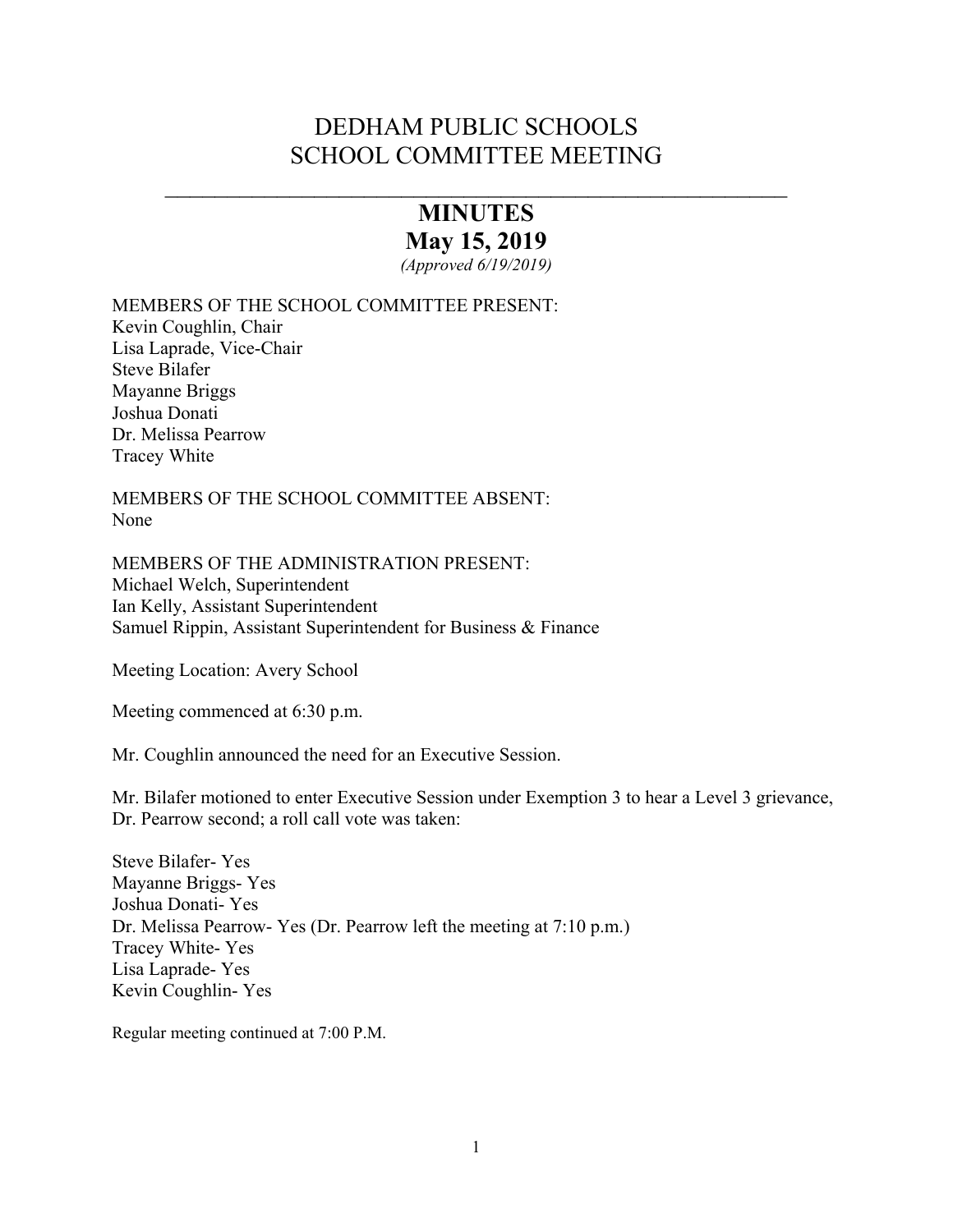### **Recognitions**

The Committee and Social Studies Department Chair Andrew Morton recognized the following High School students for the participation in the Youth and Government Day at the State House: The program was started by the Parkway Community YMCA and Teen Director Becky Lavely was in attendance speak about the day. Mr. Morton thanked the Dedham Education Partnership for their support.

Katie Arboleda, Grade 10 Rudecia Bernard, Grade 10 Elizabeth Carroll, Grade 12 Jared Foley, Grade 11 Michael Grant, Grade 11 Connor Laurino, Grade 11 Joseph Lennon, Grade 11 Harry Murphy, Grade 10 Daniel Pasciuto, Grade 10 Carley Paul, Grade 11 Joseph Ray, Grade 10 Matthew Sampson, Grade 11 James Sullivan, Grade 11 Ryan Vassalotti, Grade 11 Tim Vaughan, Grade 11 Brendan Walsh, Grade 11 Nicholas Wilcox, Grade 11

# **Student Update**

Dedham High School Student Representatives, Senior Abigail Jiminian and Junior Caroline Kelleher, updated the Committee on events and happenings occurring throughout the Dedham Public Schools.

# **Superintendent's Update**

The Superintendent's 30-Day Update went out on May 9, 2019.

School Committee members attended Mini-Town Meeting on Monday evening. There were a few questions from Town Meeting members about the school department budget. Supt. Welch anticipates active involvement from Town Meeting members regarding the FY20 budget at next Monday night's annual Spring Town Meeting.

Supt. Welch is continuing his visits around the district to present FY20 Budget to all faculty and staff. He wants to make sure all employees are aware of the current budget situation for FY20.

On Monday, Supt. Welch attended a Department of Elementary and Secondary Education School Accountability seminar to familiarize superintendents and central office administrators with upcoming changes to the state's school and district accountability system. Supt. Welch stated his appreciation for the efforts the state has made to respond to input from stakeholders and continually attempt to better provide feedback to educators and school districts. This will be an important issue that will require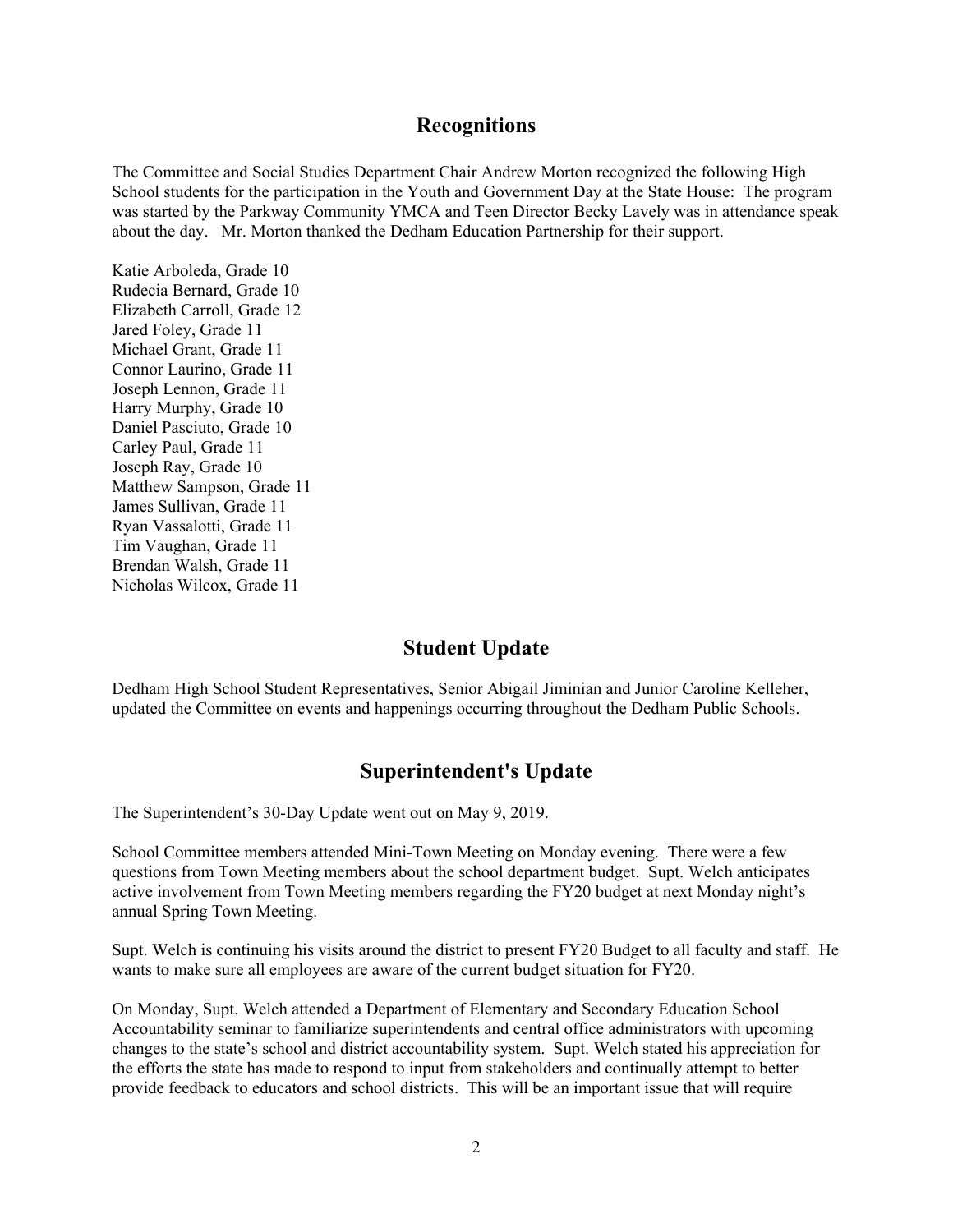substantial training at the school and individual educator level so that everyone understands this system in the days and years ahead.

Tomorrow Supt. Welch will attend the annual Spring Convening of the Massachusetts Association of School Superintendents. Commissioner Jeff Riley will be outlining the Department of Elementary and Secondary Education's vision for the future of public education in Massachusetts.

Supt. Welch stated the next few weeks will be quite busy as the end of the year approaches. There are many senior class events as well as Advanced Placement testing and end of year classroom celebrations. A group from Dedham Middle School left for its annual Washington, DC trip this morning. This trip is a complement to the recent realignment of the new History and Social Sciences Curriculum Frameworks in Massachusetts that were approved by the MA Board of Education on June 26, 2018. The new 8th grade curriculum is heavily focused on Civics education which will require considerable curriculum realignment and revision at the middle school level.

The 24th Unit A collective bargaining session with a mediator was held Monday night. The next scheduled mediation session is on Monday, June 3. Additional sessions scheduled are scheduled for June 18 and June 27. A complete list of all 24 meetings completed thus far is located HERE.

# **Reports**

#### ECEC Curriculum Update

The Presentation will be available on the district website. Along with Principal Taylor the following ECEC staff presented:

 Kristen Cannon, Instructional Coach Emily Hutton, Kindergarten Teacher Erika Battaini, Preschool Teacher Bridget O'Leary, Fine Arts Teacher Dr. Heather Smith, PK-8 Humanities Curriculum Coordinator Dr. Linda Kobierski, PK-8 STEM Curriculum Coordinator

The report included roles of an instructional coach and instructional coaching cycles, reading and writing at the Preschool level (Fundations and Tools of the Mind), reading and writing at the Kindergarten level (Reading and Writing Workshop), Kindergarten Science Curriculum- Living Things and their Needs, STREAM (Science, Technology, Reading, Engineering, Art, Math/Music/Movement), PK & K Fundations essential components (phonemic awareness, vocabulary, phonics and work study, fluency and comprehension), Lectio methodology, building language and knowledge in the early years, writing across all grades, and Life Science curriculum PK through grade 5.

The Committee thanked the ECEC representatives for their presentation and the ECEC staff for all of their hard work that they perform every day with Dedham's youngest learners. They were happy to see how the new facility has been able to support the curriculum. The ECEC staff discussed how play is still incorporated into the daily curriculum. They talked about the writing curriculum including persuasive writing at the Kindergarten level. The ECEC staff explained the use of common planning time and the value of professional development.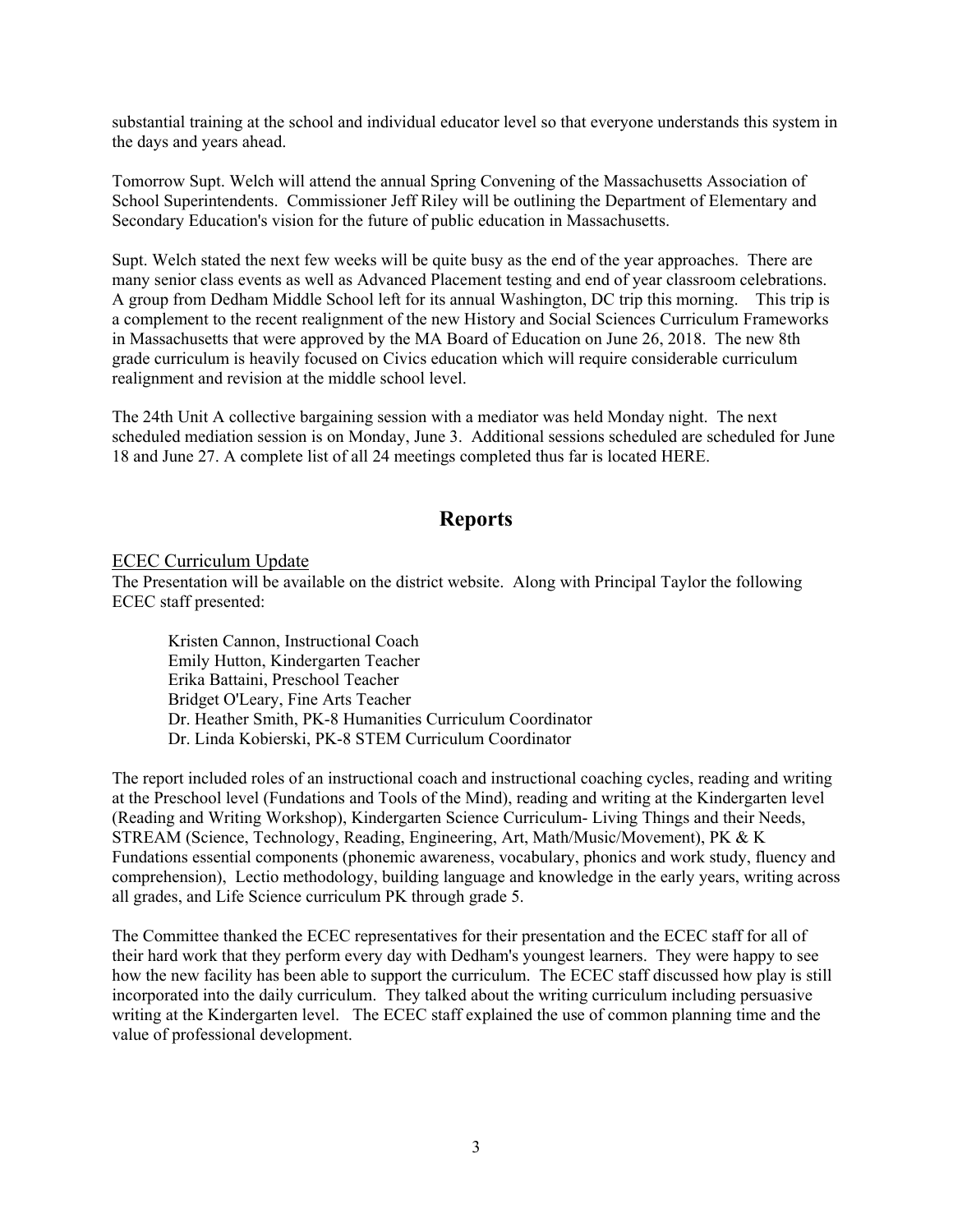# **Old/New Business**

#### Superintendent's Goals for 2019-2020

Supt. Welch presented the Committee with a draft of his goals for the 2019-2020 school year:

#### **District Improvement Goals**

*1) Review the District's 2020 Strategic Plan progress to date. Solicit input from community and district stakeholders to develop the district's next Five-Year Strategic Plan with a goal of presentation to the School Committee for consideration and approval by March 1, 2020.*

*2) Develop a comprehensive multi-year plan to improve the district's outreach and institutional support and access for students and families whose first language is not English. Provide more equitable district structures to improve parental engagement and ultimately improved family connections and student learning.*

*3) Update the District Facility Master Plan and use the recommendations from this document to develop a comprehensive plan to repair/replace/retire the remaining three elementary school buildings in the district. Use this information to submit a Statement of Interest (SOI) through the School Building Rehabilitation Committee (SBRC) to the MSBA by April 1, 2020.*

#### **Student Learning Goal**

*1) Provide improved communication to parents and the Dedham community through analysis of district and school performance in annual MCAS testing. Improve district educator understanding of the MA District and School Accountability System. Continue to use all available state and local data to evaluate the effectiveness of educational services delivered throughout the district. Analyze and promote understanding of district, school, grade-level, and student growth measures as a focal point for increases in student learning.* 

#### **Professional Practice Goals:**

*1)Attend, present, and participate in available regional and statewide educational leadership organizations and professional development opportunities to better evaluate and incorporate statewide "best practices" in the Dedham Public Schools. Promote Dedham Public Schools improvements in district coordination and early childhood education through presentation proposals and article submissions to MASC, ASCD, and other professional organizations.*

- *1. Summer, Mid-Winter, and Spring M.A.S.S. Superintendent Meetings/Conferences*
- *2. M.A.S.C./M.A.S.S. Annual Fall Convention*
- *3. Monthly Tri-County Superintendent Roundtables*
- *4. Monthly T.E.C. Superintendent Meetings*
- *5. Bi-Monthly Superintendents' Meetings with Teachers21 and William James College*

*2) Support the development of the new Oakdale Elementary School Principal, District Director of Fine and Performing Arts, and all 13 other direct reports to the Superintendent through school and departmental observations of practice and mentoring meetings. Complete comprehensive goal development and observational visits with principals at all schools in September-October 2019. Perform mid-cycle reviews in January-February 2020, and summative evaluations in June-July 2020. Provide comprehensive feedback to all principals and directors.*

*3) Seek better work/life balance through improved distribution and allocation of high-level district leadership tasks. Limit evening obligations to an average of three nights per week during the school year.*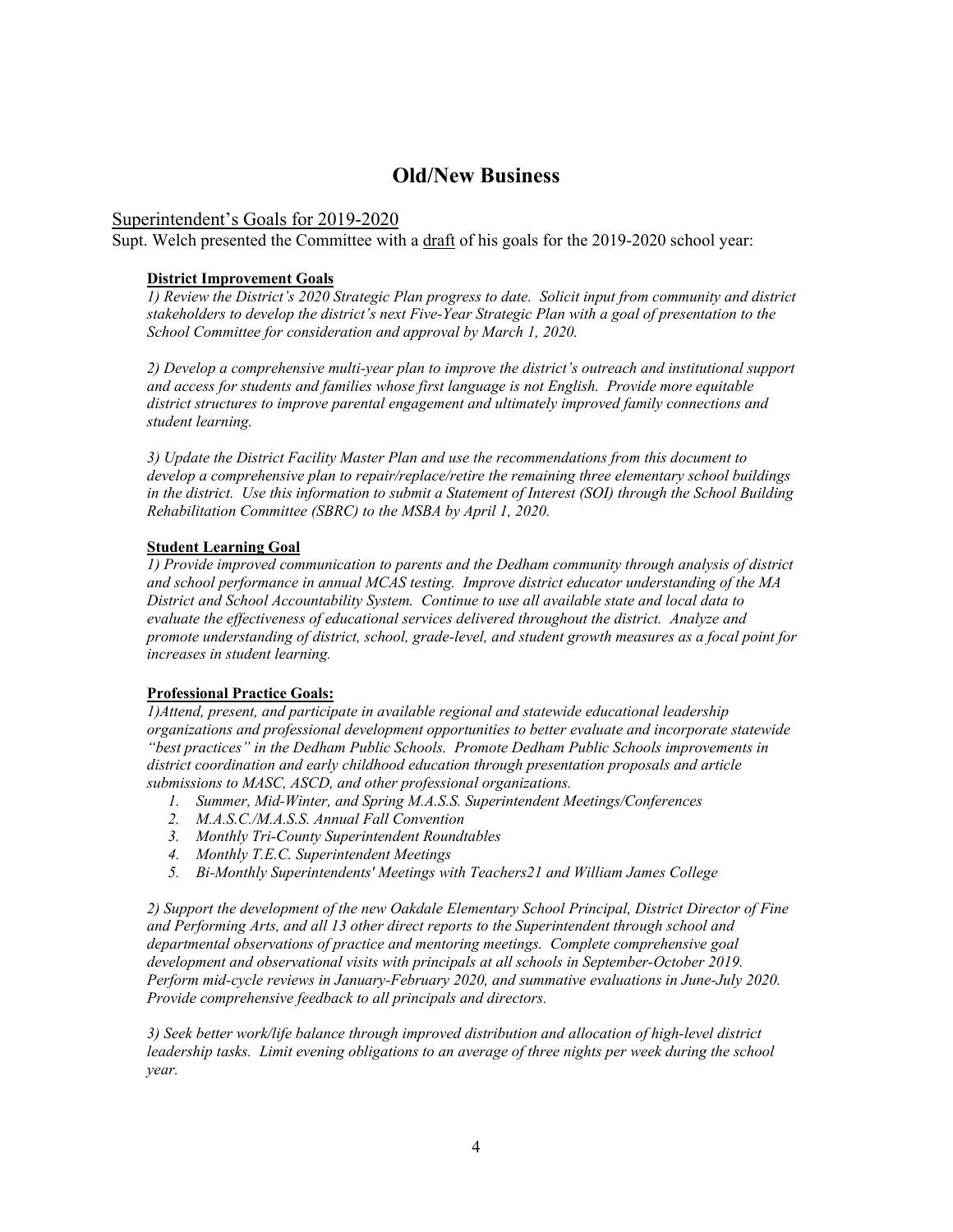The Superintendent asked the Committee to provide him feedback on these goals after they have had a chance to review them.

#### Circulation and Traffic Study Update

The Community Input Meeting will be held on Wednesday, May 22, 2019 at 7:00pm at Dedham Middle School with consultant VHB. The meeting will be publicized in the Dedham Times and via school media resources.

Supt. Welch explained that the circulation study is a ten month process and this is an introductory meeting for the public to have a chance to comment. The goal of the study is for a safer school campus.

#### DPS Facilities Master Plan 2020 Update

The pending date for the Facilities Master Plan 2020 update is June 5, 2019. The Committee is waiting for confirmation from the SBRC before the date is made official.

# **Subcommittee Reports & Updates**

#### Budget

The Subcommittee met tonight before the regular meeting and discussed potential impacts at Spring Town meeting on Monday.

Equity and Inclusion Task Force The last meeting was cancelled; the next meeting is scheduled for Wednesday, June 12.

Negotiations Nothing further to report.

### **Policy**

The Subcommittee met last week to discuss the Memorandum of Understanding (MOU) with the Police Department and bring the agreement in line with current legislation. The agreement is a collaborative effort between the School Committee, the Police Department, and the School Administration. A vote of the MOU will take place at the next School Committee meeting.

On April 22, the Subcommittee voted unanimously in favor of proposed new policy JIE-Pregnant Students and the revision to the protective class language in policies AC, GBA, GCF, JB and JFBB in order to be in compliance with Civil Rights laws.

Ms. Laprade presented the third reading of new policy JIE - Pregnant Students. No further discussion occurred. (The full policy appears at the bottom of the minutes.)

Ms. Laprade presented the third reading of revised Policies:

 AC- Nondiscrimination GBA- Equal Employment Opportunity GCF- Professional Staff Hiring JB- Equal Educational Opportunities JFBB- School Choice

No further discussion occurred. (The revised policies appear at the bottom of these minutes)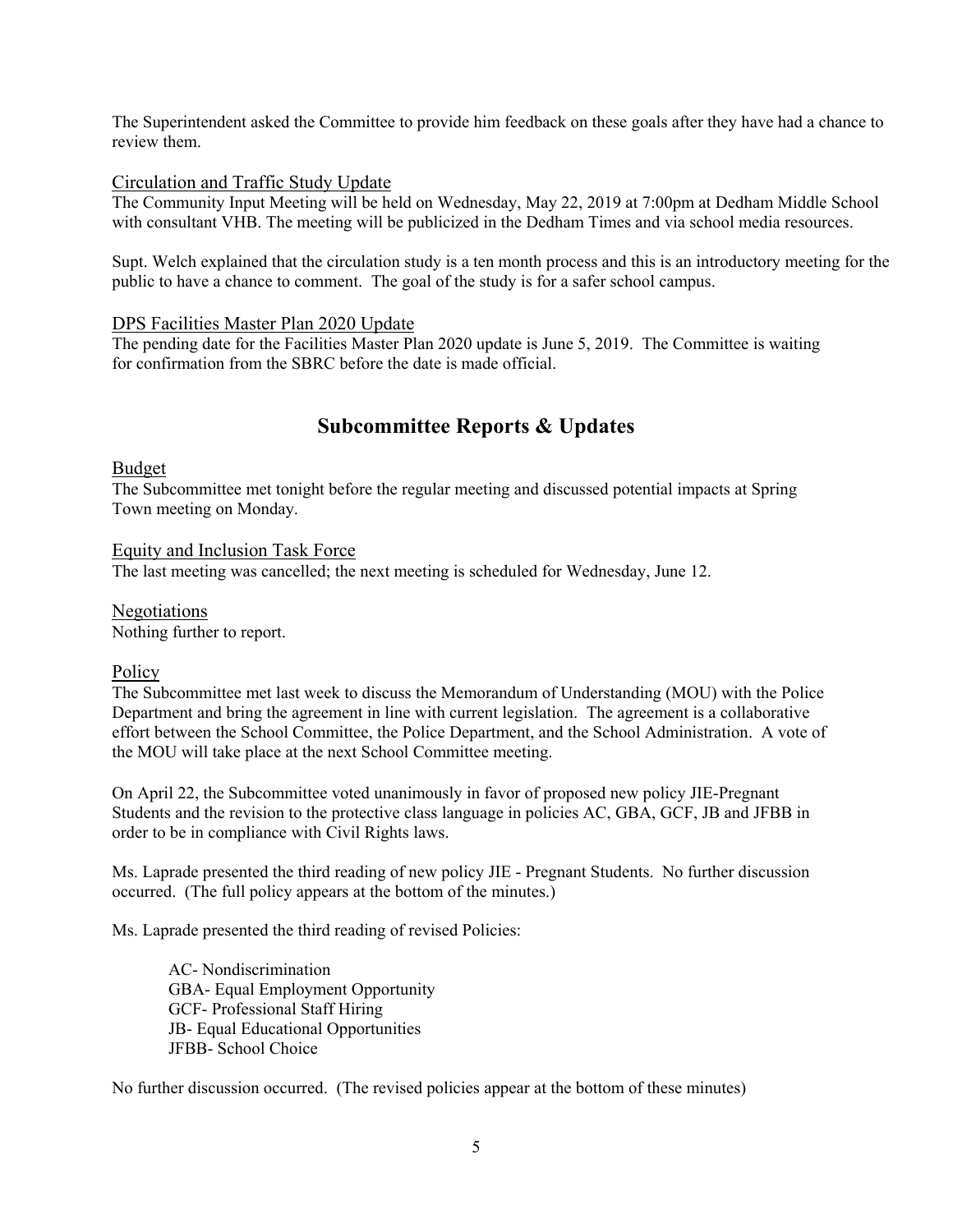Mr. Bilfer motioned to accept new policy JIE - Pregnant Students and approve the revisions to Policies AC- Nondiscrimination, GBA- Equal Employment Opportunity, GCF- Professional Staff Hiring, JB-Equal Educational Opportunities, and JFBB- School Choice, Mr. Donati second; the Committee voted 6-0 in favor.

#### SBRC

No further update.

# **Minutes**

Ms. White motioned to approve the minutes from April 24, 2019, Mr. Bilafer second; the Committee voted 6-0 in favor.

Ms. White motioned to approve the minutes from May 1, 2019, Ms. Briggs second; the Committee voted 6-0 in favor.

# **Donations**

Ms. Laprade motioned to accept, with grateful appreciation, a donation in the amount of \$4,229.19 from the Dedham Education Partnership to the Middle School to support transportation to/from the airport and T-shirts for the  $8<sup>th</sup>$  grade class trip to Washington, DC; Mr. Bilafer second; the Committee voted 6-0 in favor.

Ms. Laprade motioned to accept, with grateful appreciation, a donation in the amount of \$100 from the American Heart Association to the Avery School for the purchase of physical education supplies; Ms. White second; the Committee voted 6-0 in favor.

# **Public Comment**

None

# **Acknowledgements and Announcements**

The walk for Cystic Fibrosis is this Sunday, May 19 at the Endicott Estate beginning at 11:00am.

Ms. White motioned to adjourn the meeting of May 15, 2019, Ms. Briggs second; the Committee voted 6- 0 in favor.

Meeting concluded at 8:55 p.m.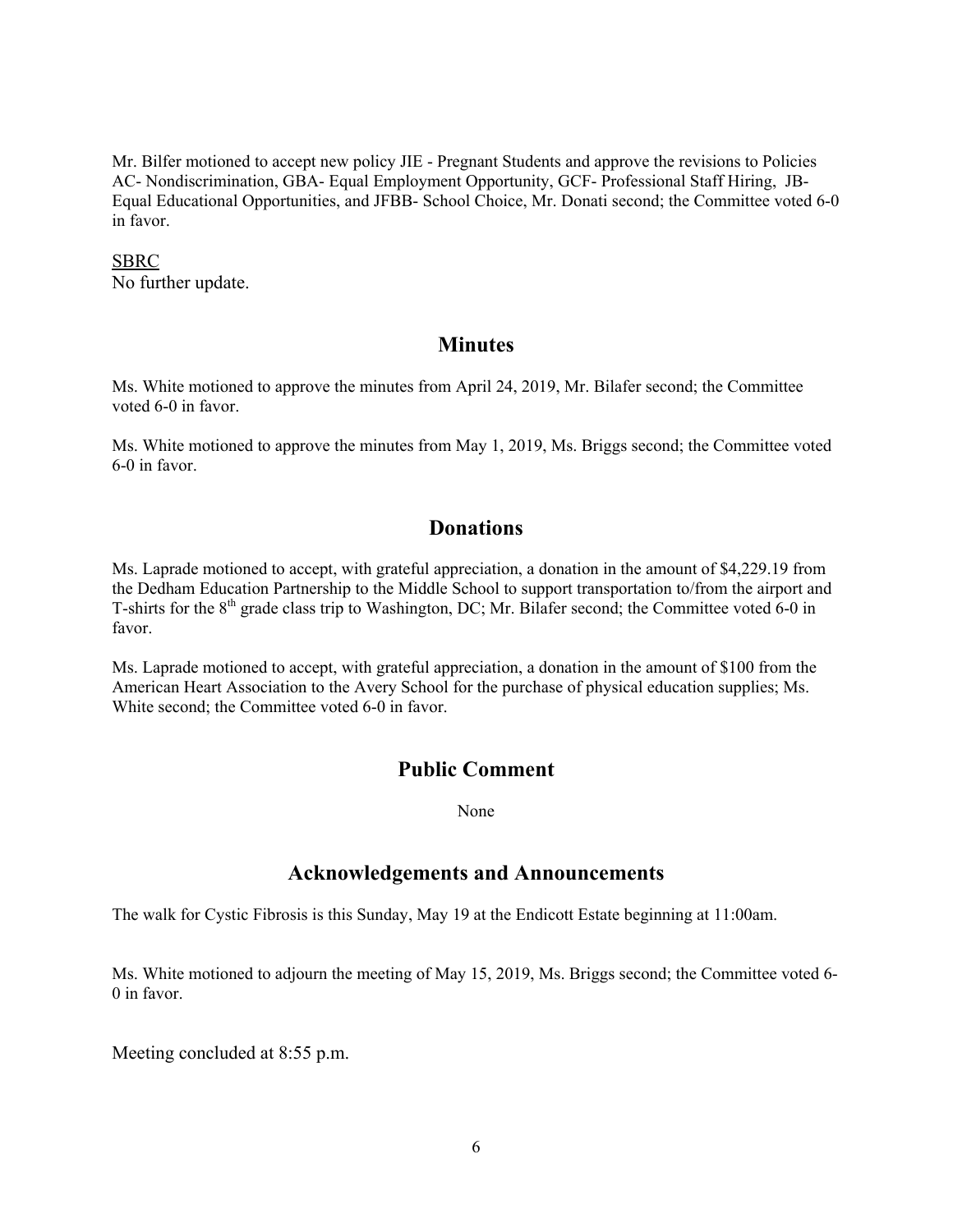#### Proposed New Policy

 $\mathcal{L}_\text{max}$  , and the contribution of the contribution of the contribution of the contribution of the contribution of the contribution of the contribution of the contribution of the contribution of the contribution of t

#### PREGNANT STUDENTS

The School Committee wishes to preserve educational opportunities for those students who may become pregnant and/or take on parenting responsibilities.

Pregnant students are permitted to remain in regular classes and participate in extracurricular activities with non-pregnant students throughout their pregnancy, and after giving birth are permitted to return to the same academic and extracurricular program as before the leave.

The school district does not require a pregnant student to obtain the certification of a physician that the student is physically and emotionally able to continue in school.

Every effort will be made to see that the educational program of the student is disrupted as little as possible; that health counseling services, as well as instruction, are offered; that return to school after leave is encouraged; and that every opportunity to complete high school is provided.

LEGAL REFS: M.G.L. 71:84 Title IX: 20 U.S.C. § 1681 34 CFR § 106.40(b)

SOURCE: MASC January 8, 2009

Proposed Revised Policy

 $\mathcal{L}_\mathcal{L} = \{ \mathcal{L}_\mathcal{L} = \{ \mathcal{L}_\mathcal{L} = \{ \mathcal{L}_\mathcal{L} = \{ \mathcal{L}_\mathcal{L} = \{ \mathcal{L}_\mathcal{L} = \{ \mathcal{L}_\mathcal{L} = \{ \mathcal{L}_\mathcal{L} = \{ \mathcal{L}_\mathcal{L} = \{ \mathcal{L}_\mathcal{L} = \{ \mathcal{L}_\mathcal{L} = \{ \mathcal{L}_\mathcal{L} = \{ \mathcal{L}_\mathcal{L} = \{ \mathcal{L}_\mathcal{L} = \{ \mathcal{L}_\mathcal{$ 

File: AC

#### **NONDISCRIMINATION**

Public schools have the responsibility to overcome, insofar as possible, any barriers that prevent children from achieving their potential. The public school system will do its part. This commitment to the community is affirmed by the following statements that the Dedham School Committee intends to:

- 1. Promote the rights and responsibilities of all individuals as set forth in the State and Federal Constitutions, pertinent legislation, and applicable judicial interpretations.
- 2. Encourage positive experiences in human values for children, youth and adults, all of whom have differing personal and family characteristics and who come from various socioeconomic, racial and ethnic groups.
- 3. Work toward a more integrated society and to enlist the support of individuals as well as groups and agencies, both private and governmental, in such an effort.
- 4. Use all appropriate communication and action techniques to air and reduce the grievances of individuals and groups.
- 5. Carefully consider, in all the decisions made within the school system, the potential benefits or adverse consequences that those decisions might have on the human relations aspects of all segments of society.

File: JIE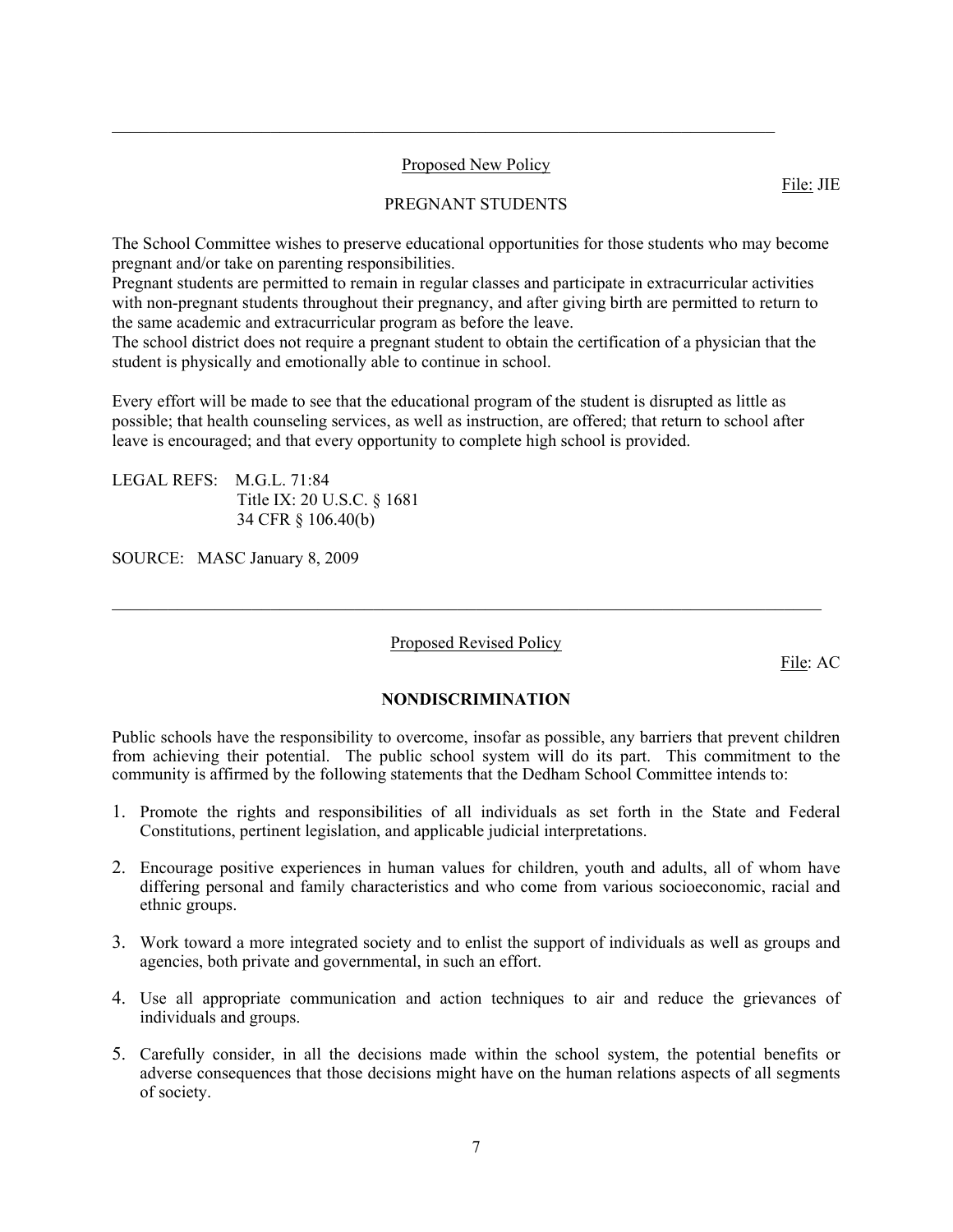6. Initiate a process of reviewing policies and practices of the school system in order to achieve to the greatest extent possible the objectives of this statement.

The Committee's policy of nondiscrimination will extend to students, staff, the general public, and individuals with whom it does business; No person shall be excluded from or discriminated against in admission to a public school of any town or in obtaining the advantages, privileges, and courses of study of such public school on account of race, color, sex, gender identity, religion, national origin, sexual orientation, disability, pregnancy or pregnancy related condition. If someone has a complaint or feels that they have been discriminated against because of their race, color, sex, gender identity, religion, national origin, sexual orientation, disability pregnancy or pregnancy related condition, their complaint should be registered with the Title IX compliance officer.

| <b>LEGAL REFS.:</b> | Title VI, Civil Rights Act of 1964<br>Title VII, Civil Rights Act of 1964, as amended by the Equal Employment<br>Opportunity Act of 1972<br>Executive Order 11246, as amended by E.O. 11375<br>Equal Pay Act, as amended by the Education Amendments of 1972<br>Title IX, Education Amendments of 1972<br>Rehabilitation Act of 1973<br>Education for All Handicapped Children Act of 1975<br>M.G.L. 71B:1 et seq. (Chapter 766 of the Acts of 1972)<br>M.G.L. 76:5; Amended 2011<br>M.G.L.76:16<br>BESE regulations 603CMR 26.00 Amended 2012<br>BESE regulations 603CMR 28.00 |
|---------------------|---------------------------------------------------------------------------------------------------------------------------------------------------------------------------------------------------------------------------------------------------------------------------------------------------------------------------------------------------------------------------------------------------------------------------------------------------------------------------------------------------------------------------------------------------------------------------------|
| <b>CROSS REFS.:</b> | ACA- ACE, Subcategories for Nondiscrimination<br>GBA, Equal Employment Opportunity<br>JB, Equal Educational Opportunities                                                                                                                                                                                                                                                                                                                                                                                                                                                       |

Proposed Revised Policy

 $\mathcal{L}_\text{max} = \mathcal{L}_\text{max} = \mathcal{L}_\text{max} = \mathcal{L}_\text{max} = \mathcal{L}_\text{max} = \mathcal{L}_\text{max} = \mathcal{L}_\text{max} = \mathcal{L}_\text{max} = \mathcal{L}_\text{max} = \mathcal{L}_\text{max} = \mathcal{L}_\text{max} = \mathcal{L}_\text{max} = \mathcal{L}_\text{max} = \mathcal{L}_\text{max} = \mathcal{L}_\text{max} = \mathcal{L}_\text{max} = \mathcal{L}_\text{max} = \mathcal{L}_\text{max} = \mathcal{$ 

File: GBA

# **EQUAL EMPLOYMENT OPPORTUNITY**

The Dedham School Committee subscribes to the fullest extent to the principle of the dignity of all people and of their labors and will take action to ensure that any individual within the District who is responsible for hiring and/or personnel supervision understands that applicants are employed, assigned, and promoted without regard to their race, color, religion, national origin, sex, gender identity, sexual orientation, age, genetic information, ancestry, military status, disability, pregnancy or pregnancy related condition. Every available opportunity will be taken in order to assure that each applicant for a position is selected on the basis of qualifications, merit and ability.

LEGAL REF.: M.G.L. 151B:4; BESE Regulations 603 CMR 26:00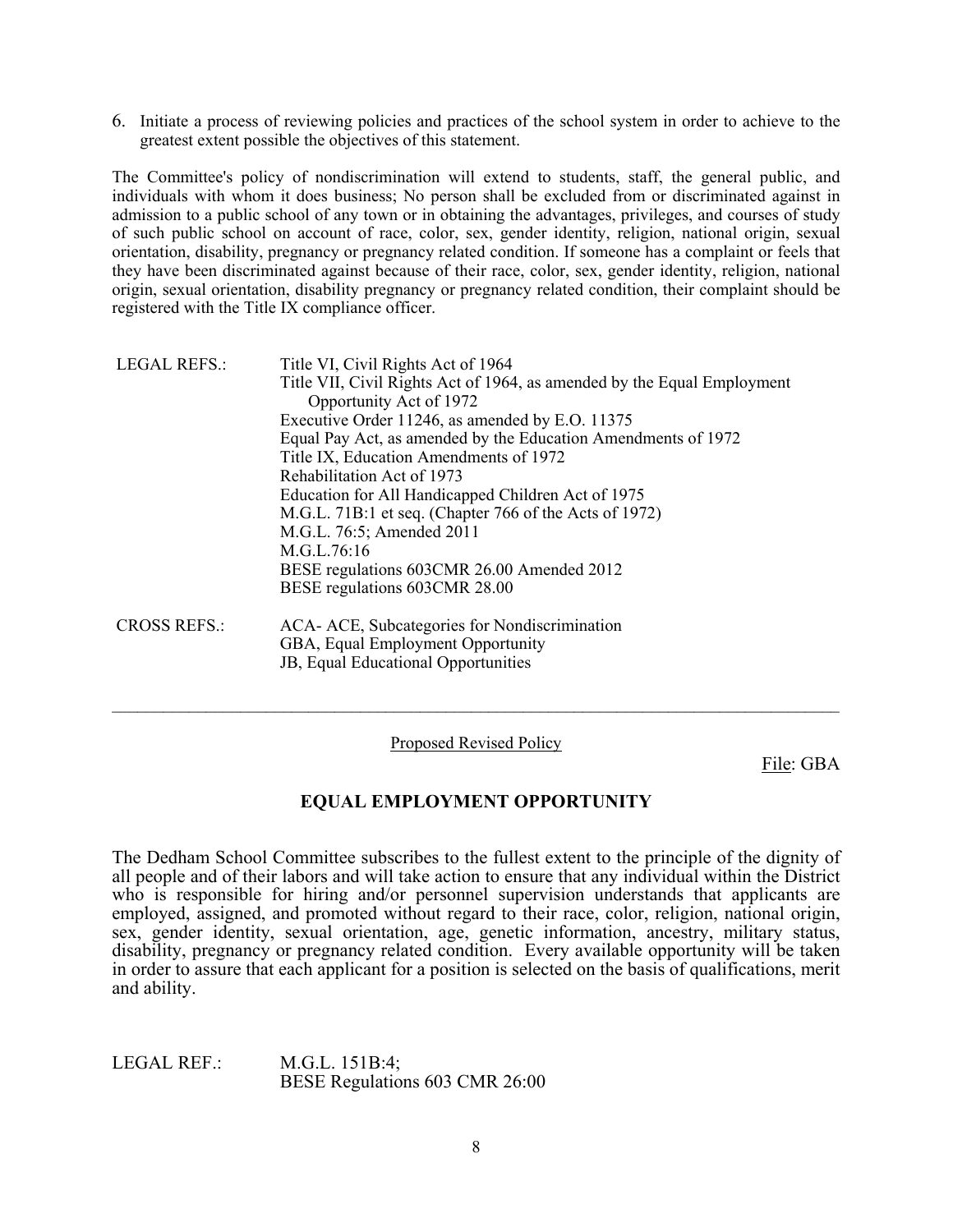#### Proposed Revised Policy

 $\mathcal{L}_\text{max} = \mathcal{L}_\text{max} = \mathcal{L}_\text{max} = \mathcal{L}_\text{max} = \mathcal{L}_\text{max} = \mathcal{L}_\text{max} = \mathcal{L}_\text{max} = \mathcal{L}_\text{max} = \mathcal{L}_\text{max} = \mathcal{L}_\text{max} = \mathcal{L}_\text{max} = \mathcal{L}_\text{max} = \mathcal{L}_\text{max} = \mathcal{L}_\text{max} = \mathcal{L}_\text{max} = \mathcal{L}_\text{max} = \mathcal{L}_\text{max} = \mathcal{L}_\text{max} = \mathcal{$ 

File: GCF

#### **PROFESSIONAL STAFF HIRING**

Through its employment policies, the Dedham Public School District will strive to attract, secure, and hold the highest qualified personnel for all professional positions. The selection process will be based upon awareness to candidates who will devote themselves to the education and welfare of the children attending the schools.

It is the responsibility of the Superintendent, and of persons to whom he or she delegates this responsibility, to determine the personnel needs of the school system and to locate suitable candidates. No position may be created without the approval of the School Committee. The District's goal is to employ and retain personnel who are motivated, will strive always to do their best, and are committed to providing the best educational environment for the children

It will be the duty of the Superintendent to see that persons considered for employment in the schools meet all certification requirements and the requirements of the Committee for the type of position for which the nomination is made.

The following guidelines will be used in the selection of personnel:

- 1. There will be no discrimination in the hiring process due to race, color, religion, national origin, sex, gender identity, sexual orientation, age, genetic information, ancestry, military status, disability, pregnancy, or pregnancy related condition.
- 2. The quality of instruction is enhanced by a staff with a wide variation in background, educational preparation, and previous experience.

3. The administrator responsible for the hiring of a staff member is directed to establish a representative search committee. (In the case of district-wide positions and for the position of principal, this is the Superintendent; for building-based personnel, it is the principal.) In the event of an unexpected vacancy, the superintendent can waive the formation of a search committee.

In selecting members of the search committee, there are a number of considerations to keep in mind:

- Key stakeholders should be represented on the search committee. For schools-level positions, this may include administrators, staff members and parents. In the case of a search for a central administration managerial position, principal or other building head, the search committee may also include representatives of elected and appointed board and community members;
- The size of the search committee should be based on the position to be filled and the constituencies that should be represented. A majority of the members of the search committee should not be directly supervised by the employee to be hired. Hence, inclusion of one teacher from another building would be preferred;
- People selected to participate on the search committee should have sufficient time to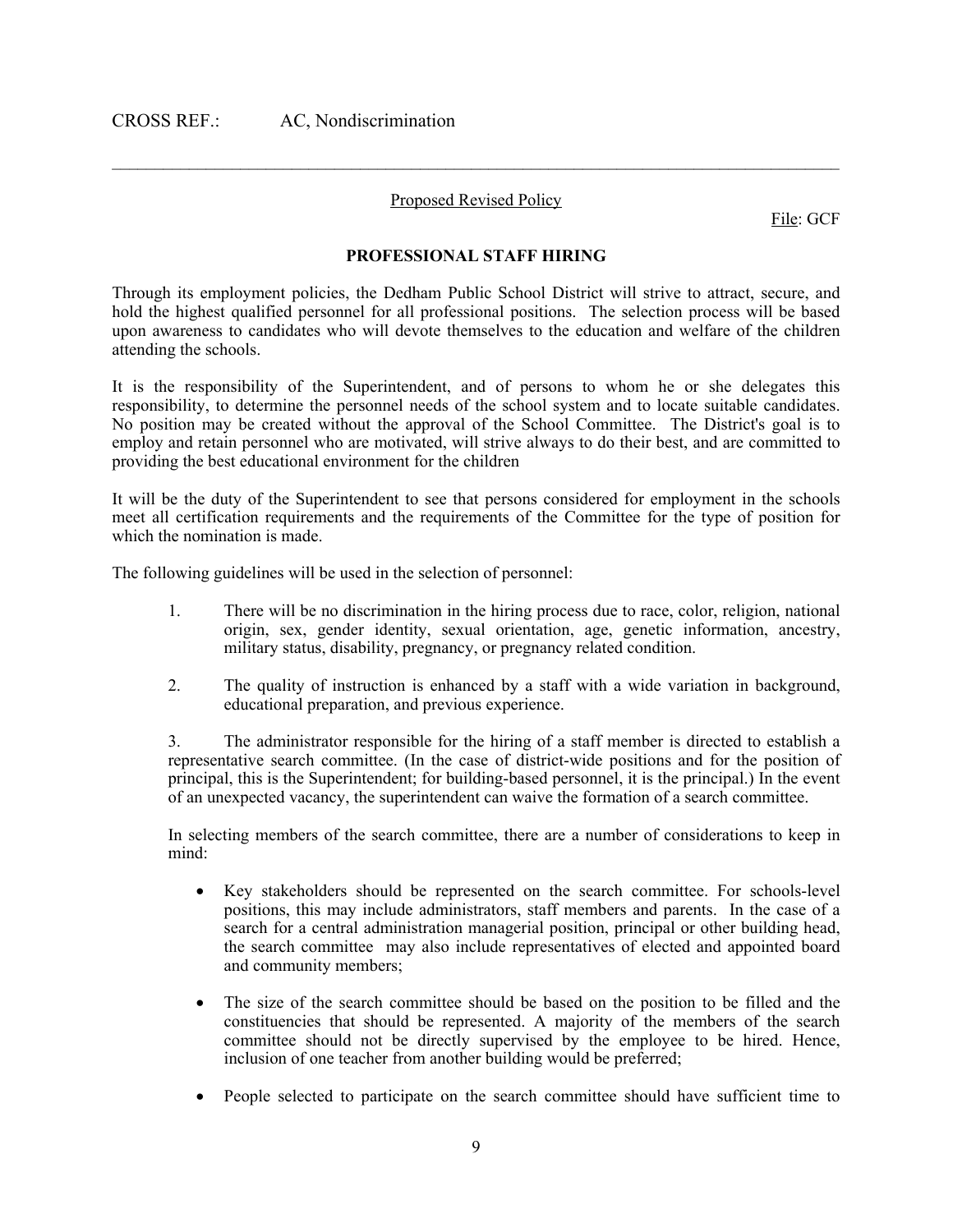dedicate to the process;

- The formation of a search committee should be publicized so that those who are eligible to serve will receive sufficient notice to submit their names for consideration. Where the search committee will be comprised of staff and parents, normal methods of communication such as newsletters, web sites, email and connect-ed can be used. Where the search committee will include other stakeholders, means of communicating that will likely be effective in reaching those stakeholders, such as local newspapers and community access television may be utilized;
- The Superintendent is responsible for appointing the chair of the search committee. Search committee members shall receive an orientation that addresses appropriate behavior to be exercised when serving on a search committee. The orientation shall address confidentiality, prohibited questions and other relevant subjects. It is the responsibility of the chair to ensure that this orientation is provided;
- The administrator has the final say in determining who will be hired but it is expected that the search committee's input will be a factor in the decision. For those positions where the hiring authority rests with the School Committee, a representative search committee may be established by the School Committee, or the School Committee may direct the Superintendent to establish a search committee to assist the Superintendent in making his/her recommendation to the School Committee.

LEGAL REFS.: M.G.L. 69:6; 71:38; 71:38G; 71:39; 71:45 Massachusetts Board of Education Requirements for Certification of Teachers, Principals, Supervisors, Directors, Superintendents and Assistant Superintendents in the Public Schools of the Commonwealth of Massachusetts, revised 1994 BESE Regulations 603 CMR 7:00, 26.00, and 44:00

#### Proposed Revised Policy

 $\_$ 

File: JB

#### **EQUAL EDUCATIONAL OPPORTUNITIES**

In recognition of the diversified characteristics and needs of our students and with the keen desire to be responsive to them, the Dedham School Committee will make every effort to protect the dignity of the students as individuals. It also will offer careful consideration and sympathetic understanding of their personal feelings, particularly with reference to their race, color, sex, gender identity, religion, national origin, sexual orientation, pregnancy, pregnancy related condition or physical and intellectual differences.

To accomplish this, the Committee and its staff will make every effort to comply with the letter and the spirit of the Massachusetts equal educational opportunities law which prohibits discrimination in public school admissions and programs. The law reads as follows: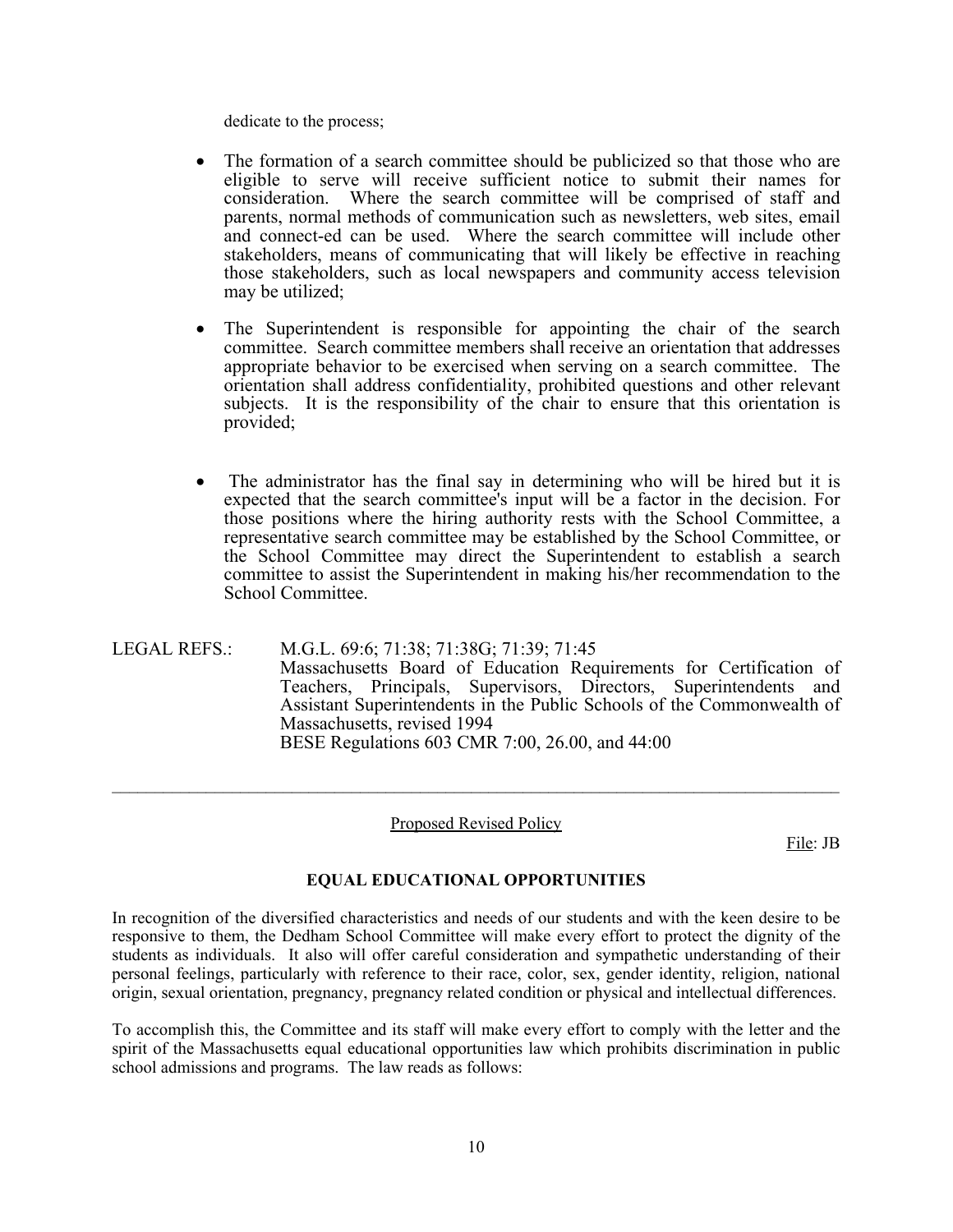No child shall be excluded from or discriminated against in admission to a public school of any town, or in obtaining the advantages, privileges and course of study of such public school on account of race, color, sex, gender identity, religion, national origin, sexual orientation, pregnancy or pregnancy related condition.

This will mean that every student will be given equal opportunity in school admission, admissions to courses, course content, guidance, and extracurricular and athletic activities.

All implementing provisions issued by the Board of Elementary and Secondary Education in compliance with this law will be followed.

LEGAL REFS.: Title VI, Civil Rights Act of 1964

Title VII, Civil Rights Act of 1964, as amended by the Equal Employment Opportunity Act of 1972 Executive Order 11246, as amended by E.O. 11375 Title IX, Education Amendments of 1972 M.G.L. 76:5; 76:16 (Chapter 622 of the Acts of 1971) BESE regulations 603 CMR 26:00 BESE regulations 603 CMR 28.00

CROSS REF.: AC, Nondiscrimination

Proposed Revised Policy

 $\mathcal{L}_\text{max} = \mathcal{L}_\text{max} = \mathcal{L}_\text{max} = \mathcal{L}_\text{max} = \mathcal{L}_\text{max} = \mathcal{L}_\text{max} = \mathcal{L}_\text{max} = \mathcal{L}_\text{max} = \mathcal{L}_\text{max} = \mathcal{L}_\text{max} = \mathcal{L}_\text{max} = \mathcal{L}_\text{max} = \mathcal{L}_\text{max} = \mathcal{L}_\text{max} = \mathcal{L}_\text{max} = \mathcal{L}_\text{max} = \mathcal{L}_\text{max} = \mathcal{L}_\text{max} = \mathcal{$ 

File: JFBB

#### **SCHOOL CHOICE**

It is the policy of the Dedham School District **not** to admit non-resident students under the terms and conditions of the Interdistrict School Choice Law. This decision must be reaffirmed annually prior to June 1st by a vote of the School Committee following a public hearing. In the event the Dedham School Committee votes to participate, the following local conditions would apply:

- 1. That by May 1 of every school year, the administration will determine the number of spaces in each school available to choice students.
- 2. That by June 1 of every school year, a public hearing will be held to review participation in the school choice program.
- 3. That resident students be given priority placement in any classes or programs within the district.
- 4. That the selection of non-resident students for admission when the number of requests exceeds the number of available spaces be in the form of a random drawing. There will be two drawings for this purpose. The first will take place during the last week of the current school year but no later than July 1st. The second will be conducted during the week immediately preceding the opening of the next school year and will be based on the possibility of unexpected additional openings.